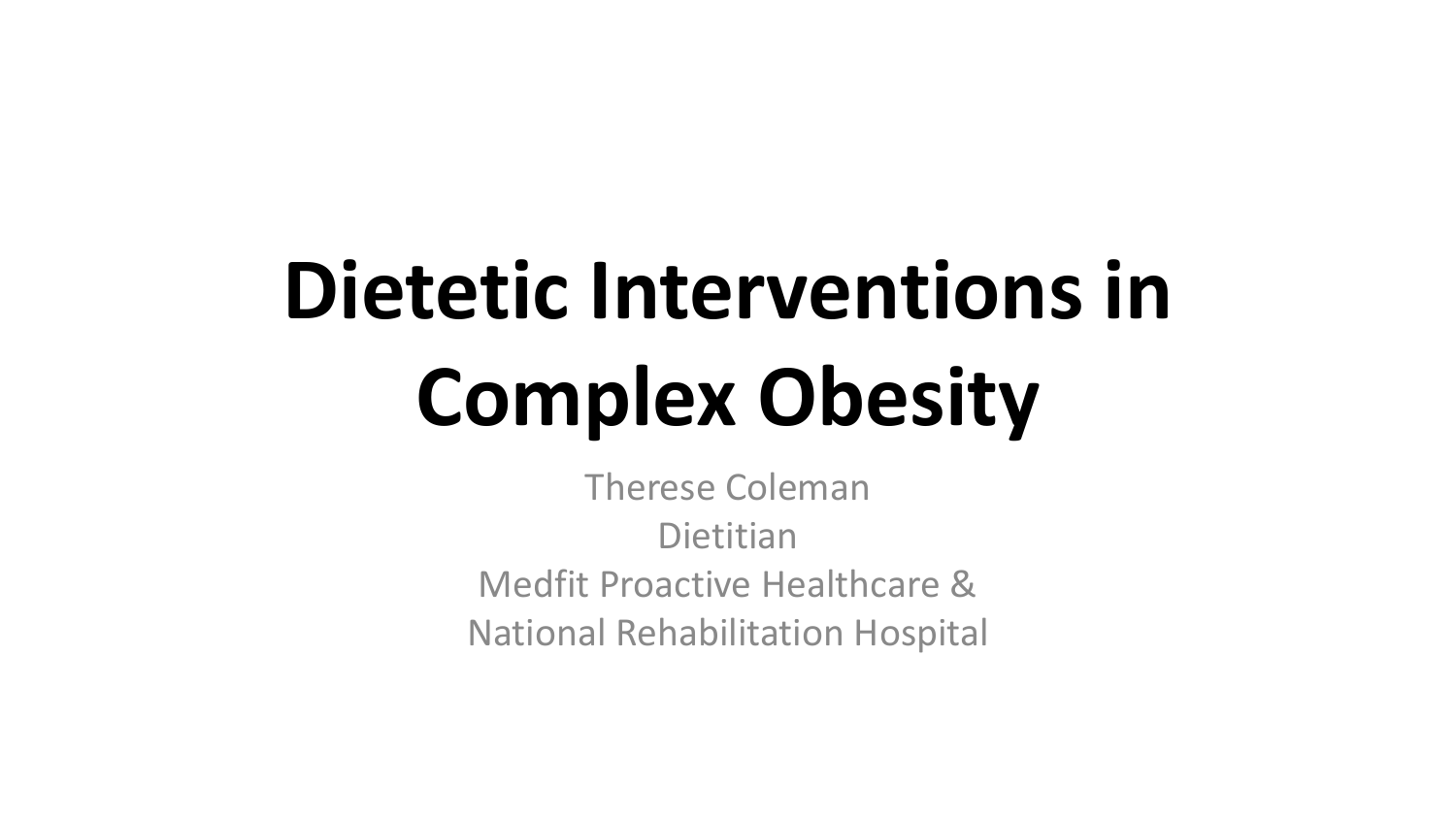# **Challenges to Obesity Care**

Perception that obesity is not a disease

- Misapprehension of the causes and complications of obesity
- Belief that it is the primary responsibility of the patient
- Perception that prevention is far more important than treatment
- Weighing up the risks of effective treatments

- Discouragement of patients' seeking care
- Limited availability and reimbursement of proven medical and surgical therapies
- Barriers to development of novel therapies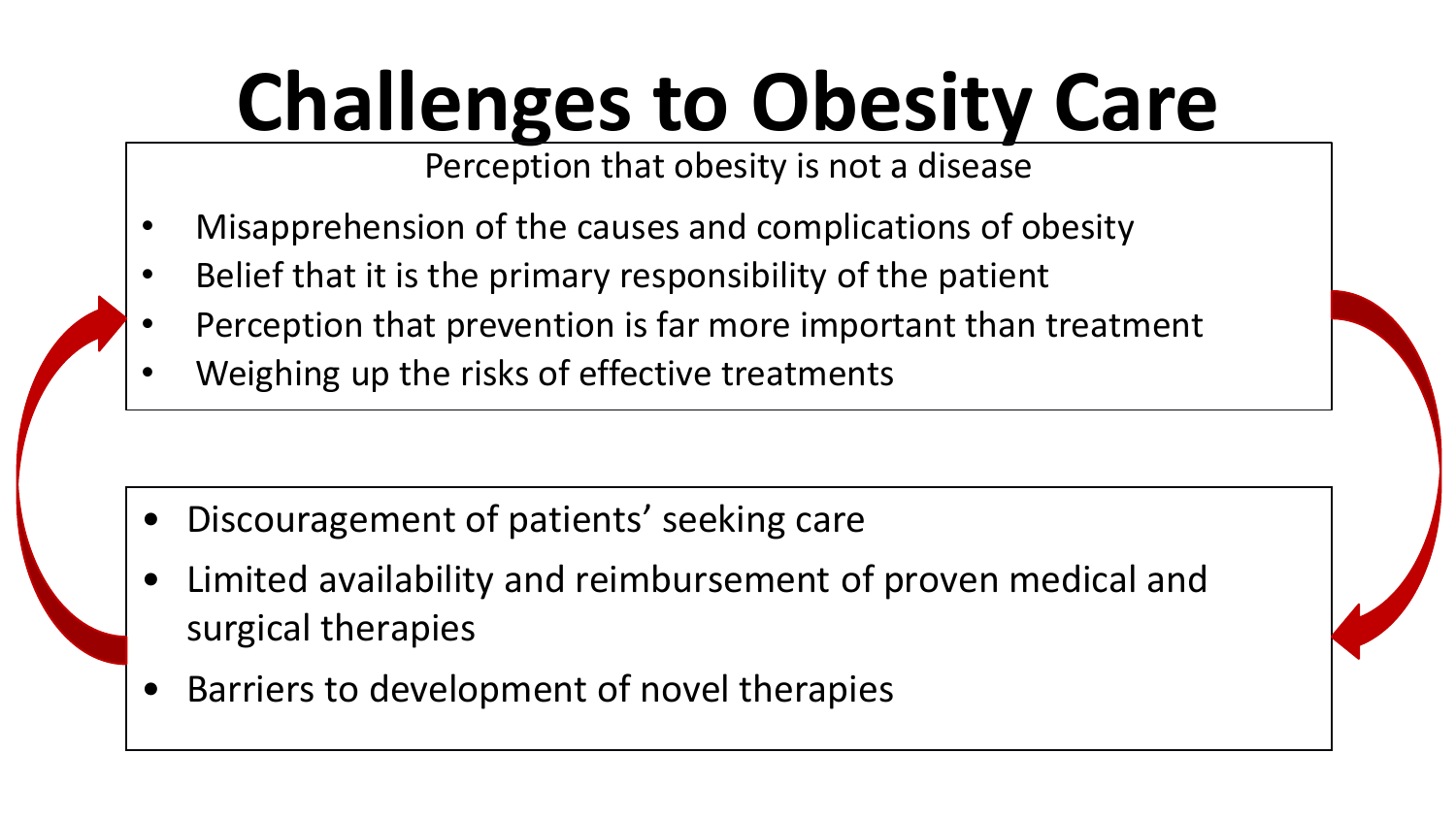### **Obesity and Its Care: A Battle of Forces that Influence the Fat Mass Set Point**



067474-170216 EMEA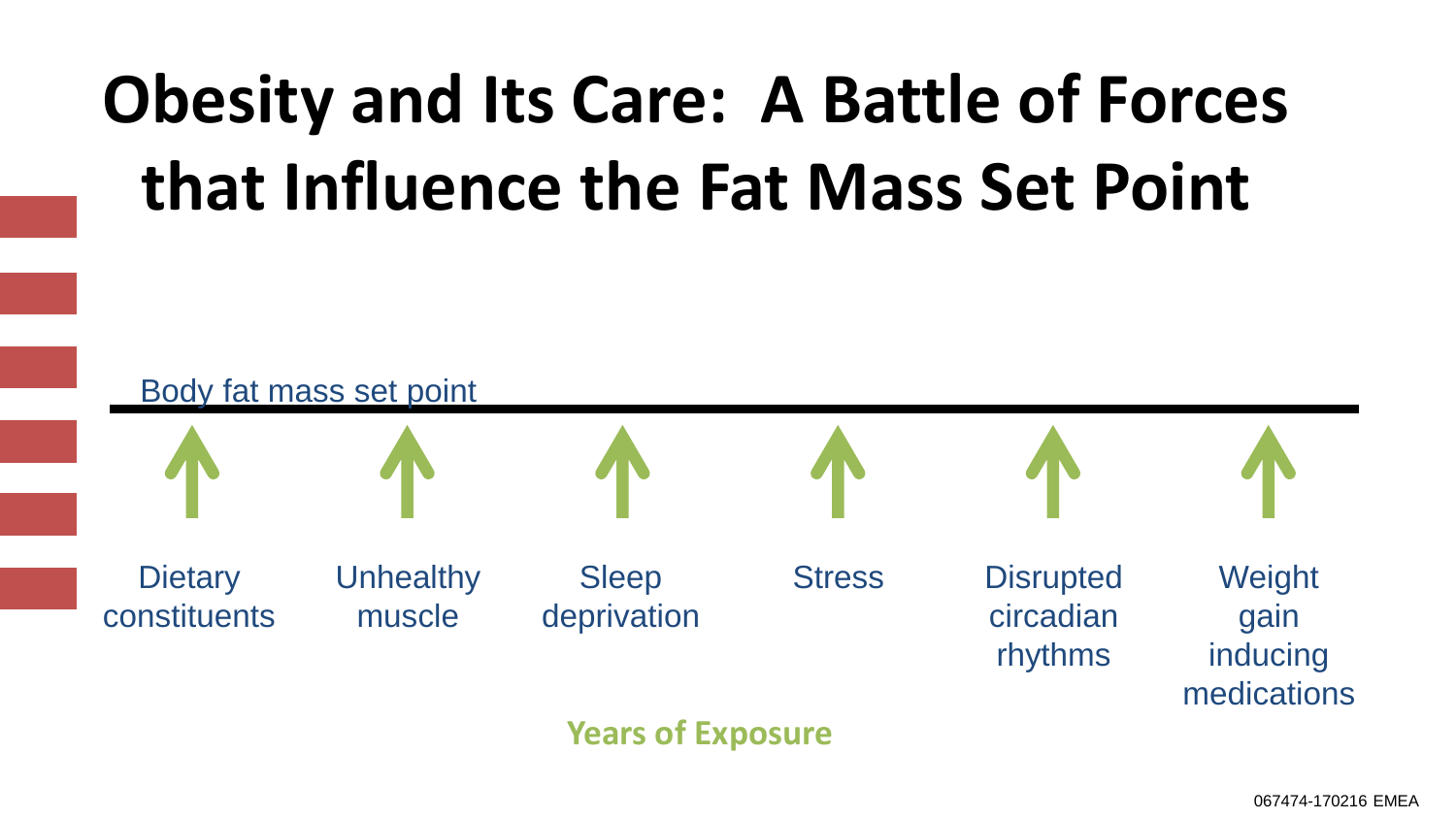# **Obesity Treatment**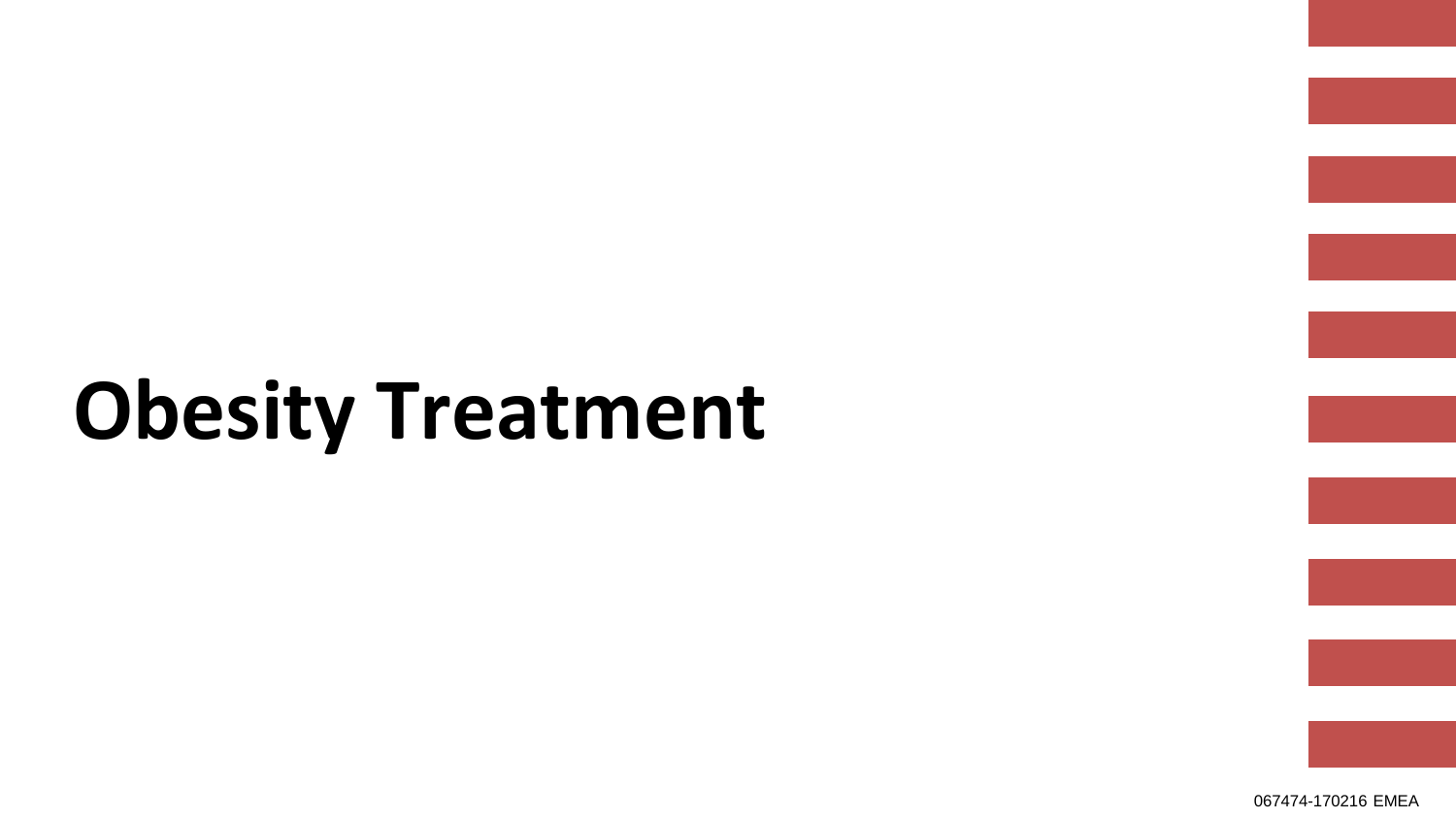

**Years**

**Dietary** constituents

**Unhealthy** muscle

Sleep deprivation

Stress Disrupted circadian rhythms

**Weight** gain inducing medications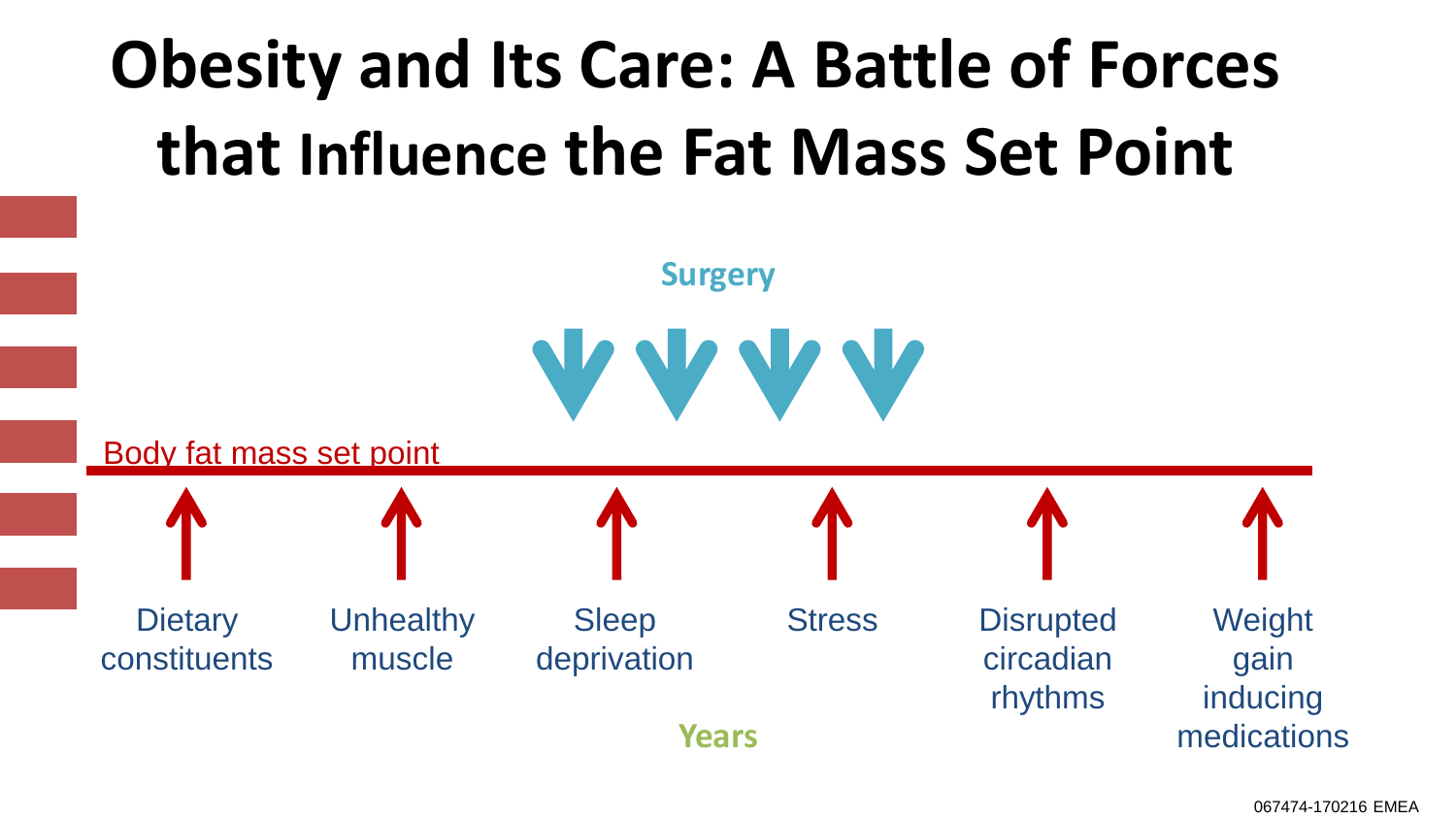### **Typical Diet and Lifestyle Programme**

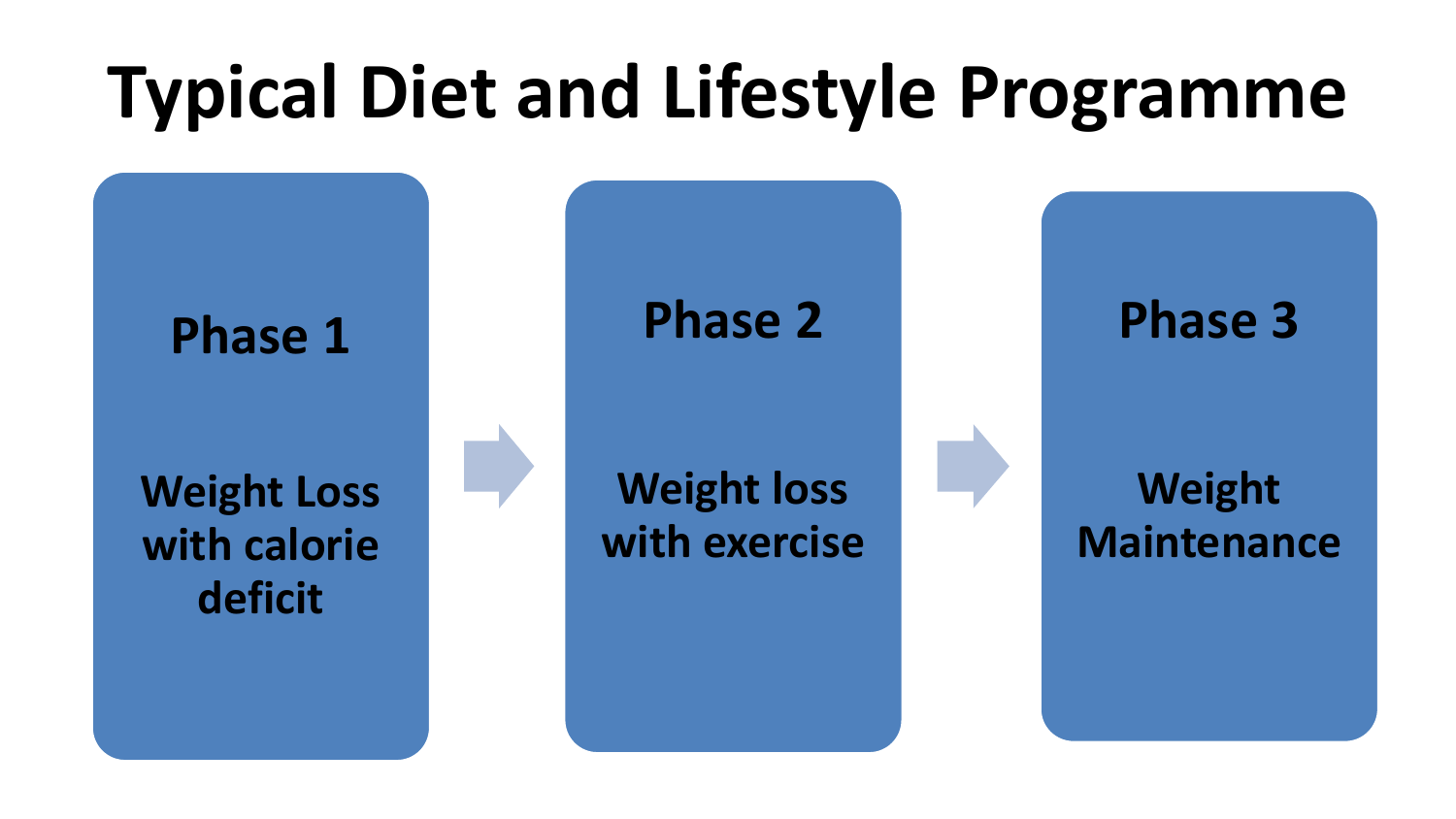### **Look AHEAD Trial**

- The Look AHEAD (Action for Health in Diabetes)
	- designed to assess the effects of an intensive lifestyle intervention on health outcomes in overweight/obese individuals with type 2 diabetes.
- Primary outcome cardiovascular morbidity & mortality
- Largest and longest RCT to date of an intensive lifestyle intervention for weight reduction
- Intervention aimed at achieving and maintaining 7% weight loss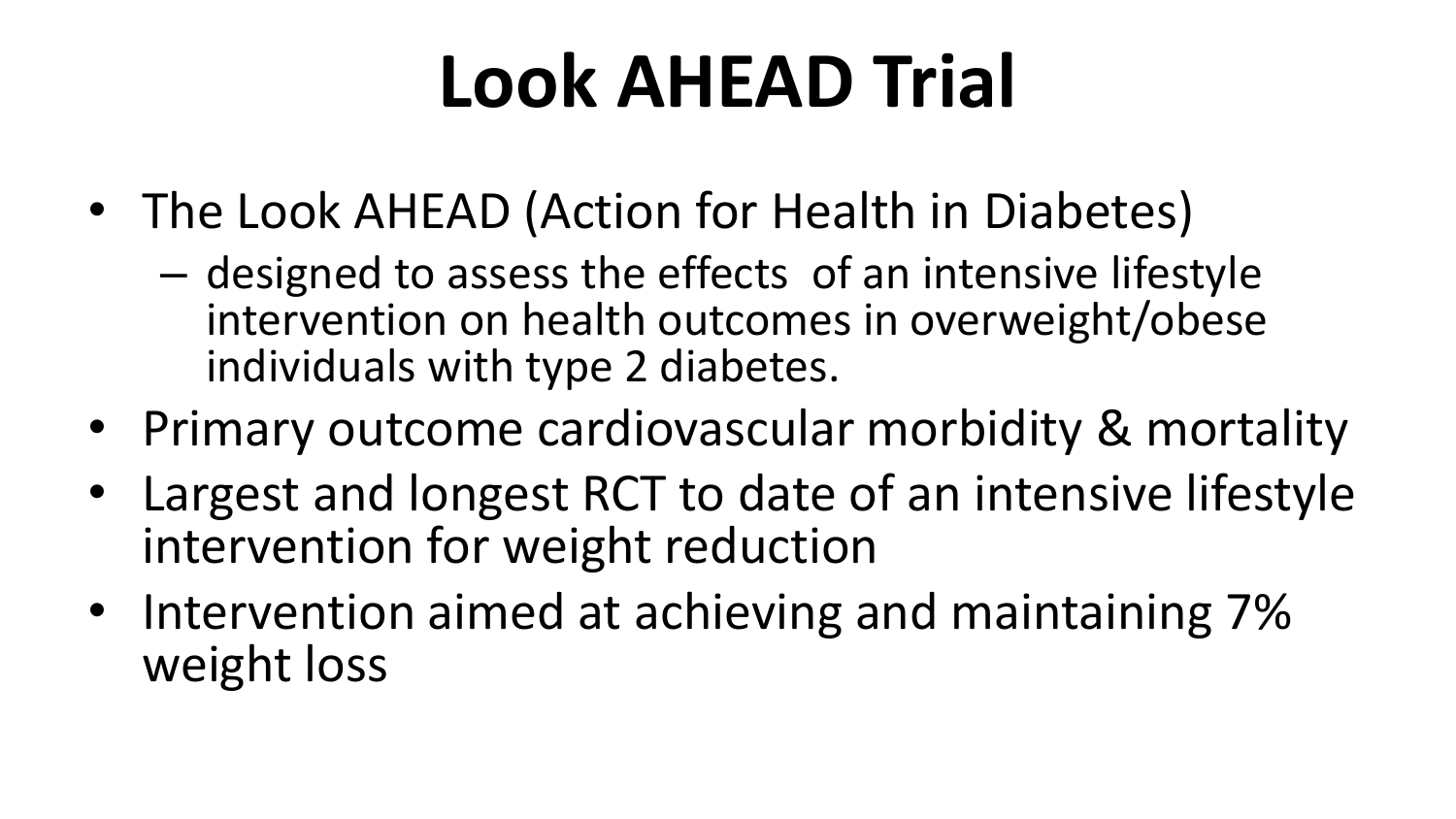### **Look Ahead Intervention**





**Control Group** – received diabetes support & education which featured 3 group sessions per year focussed on diet, exercise and social support during years 1-4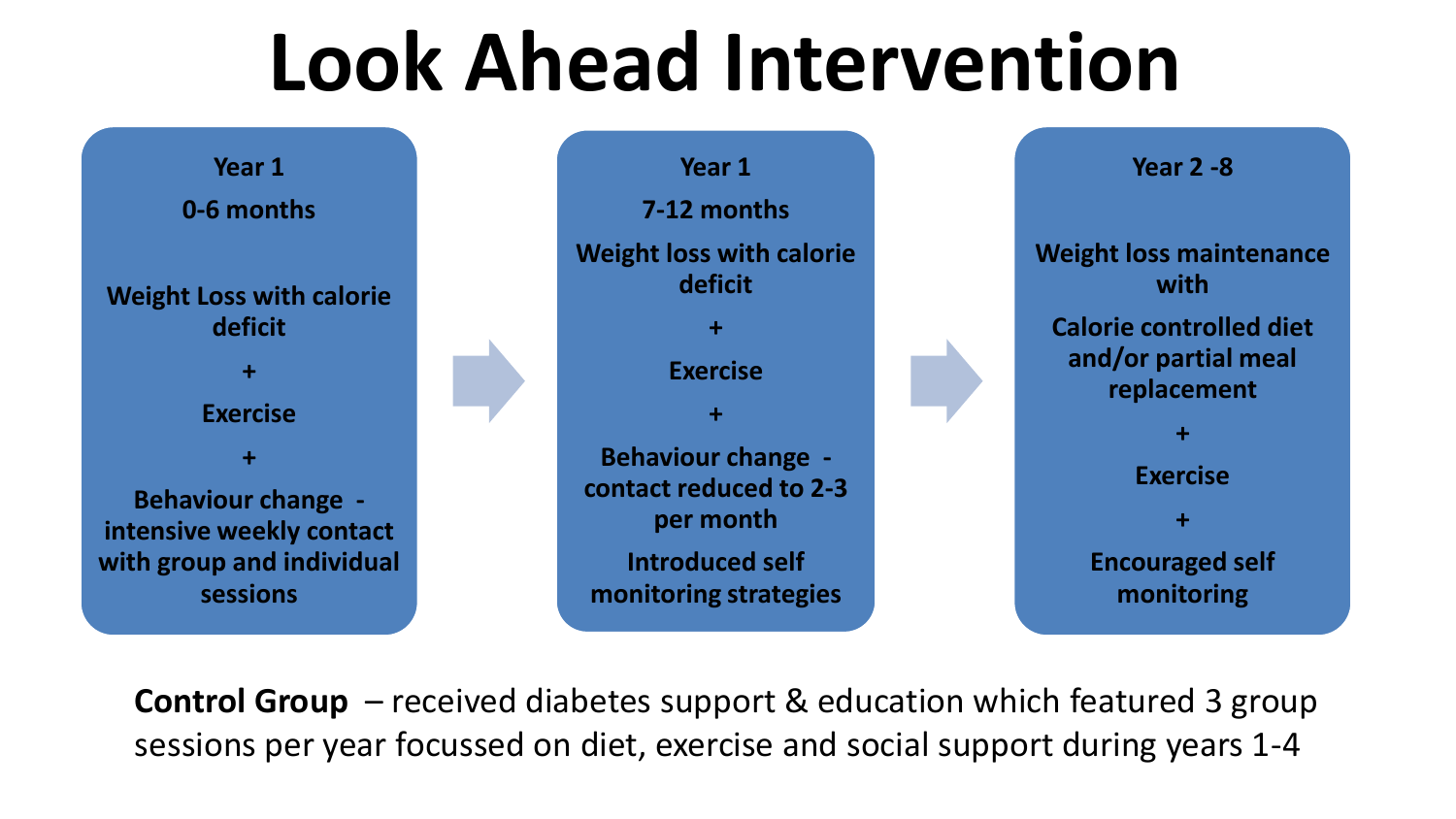### **Look AHEAD Study**

Wing et al NEJM 2013

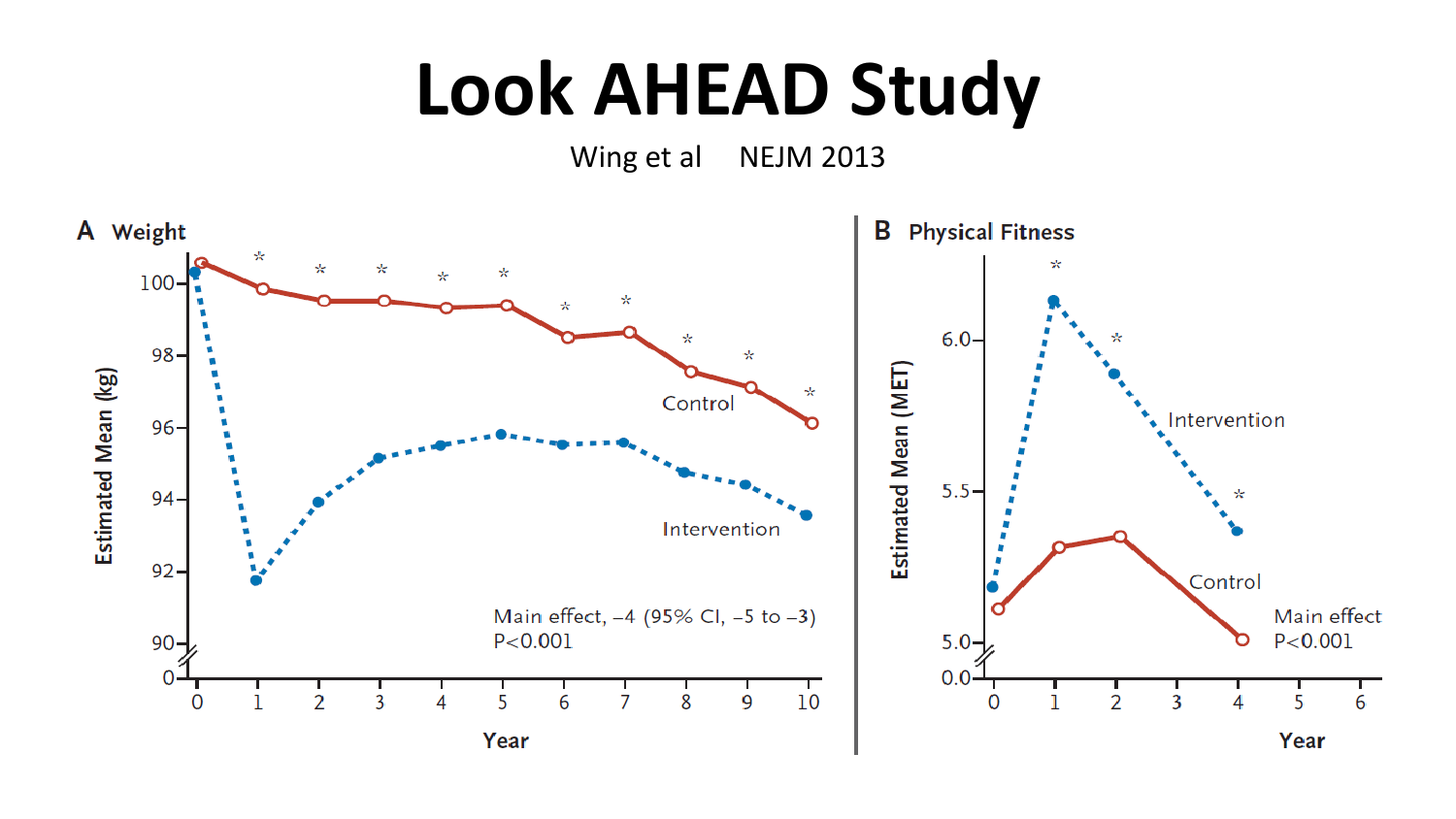### **Macronutrient Modification**

The NEW ENGLAND JOURNAL of MEDICINE

ORIGINAL ARTICLE

#### Diets with High or Low Protein Content and Glycemic Index for Weight-Loss Maintenance

Thomas Meinert Larsen, Ph.D., Stine-Mathilde Dalskov, M.Sc., Marleen van Baak, Ph.D., Susan A. Jebb, Ph.D., Angeliki Papadaki, Ph.D., Andreas F.H. Pfeiffer, M.D., J. Alfredo Martinez, Ph.D., Teodora Handjieva-Darlenska, M.D., Ph.D., Marie Kunešová, M.D., Ph.D., Mats Pihlsgård, Ph.D., Steen Stender, M.D., Ph.D., Claus Holst, Ph.D., Wim H.M. Saris, M.D., Ph.D., and Arne Astrup, M.D., Dr.Med.Sc., for the Diet, Obesity, and Genes (Diogenes) Project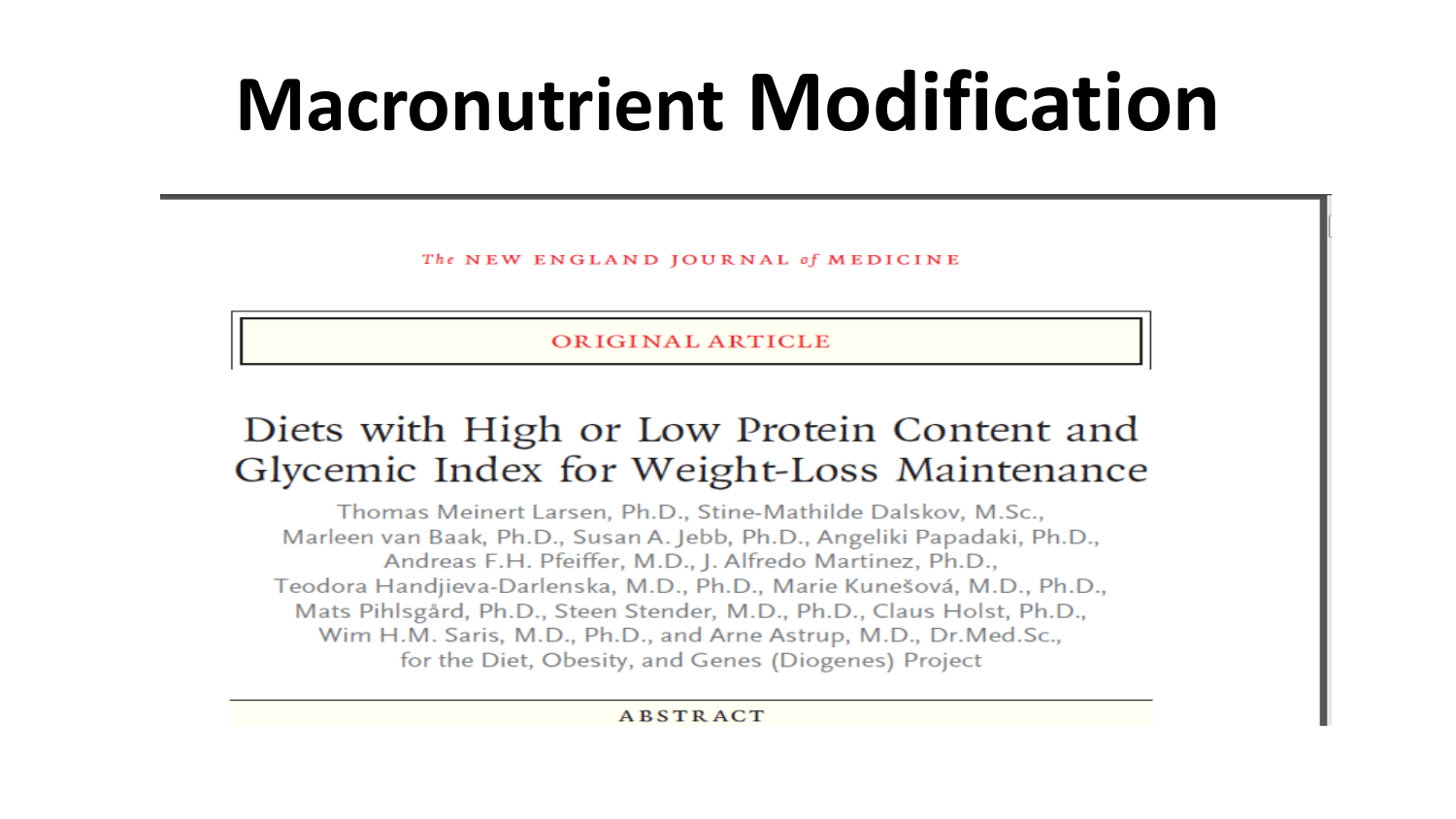### **Diogenes Study**

**Phase 1 - 2months** 

**Weight Loss with calorie deficit 800kcal total meal replacement + 400g vegetables** 

**+** 

**Weekly dietary counselling** 

**Phase 2 –6 months Weight maintenance Randomised to 1 of 5 diets 1. Low protein (13% of food energy) and low GI 2. Low protein and high GI 3. High protein (25% of food energy) and low GI 4. High protein and high GI 5. Control – following dietary guidelines from each country, moderate protein and no instructions on GI +**

**Monthly dietary counselling**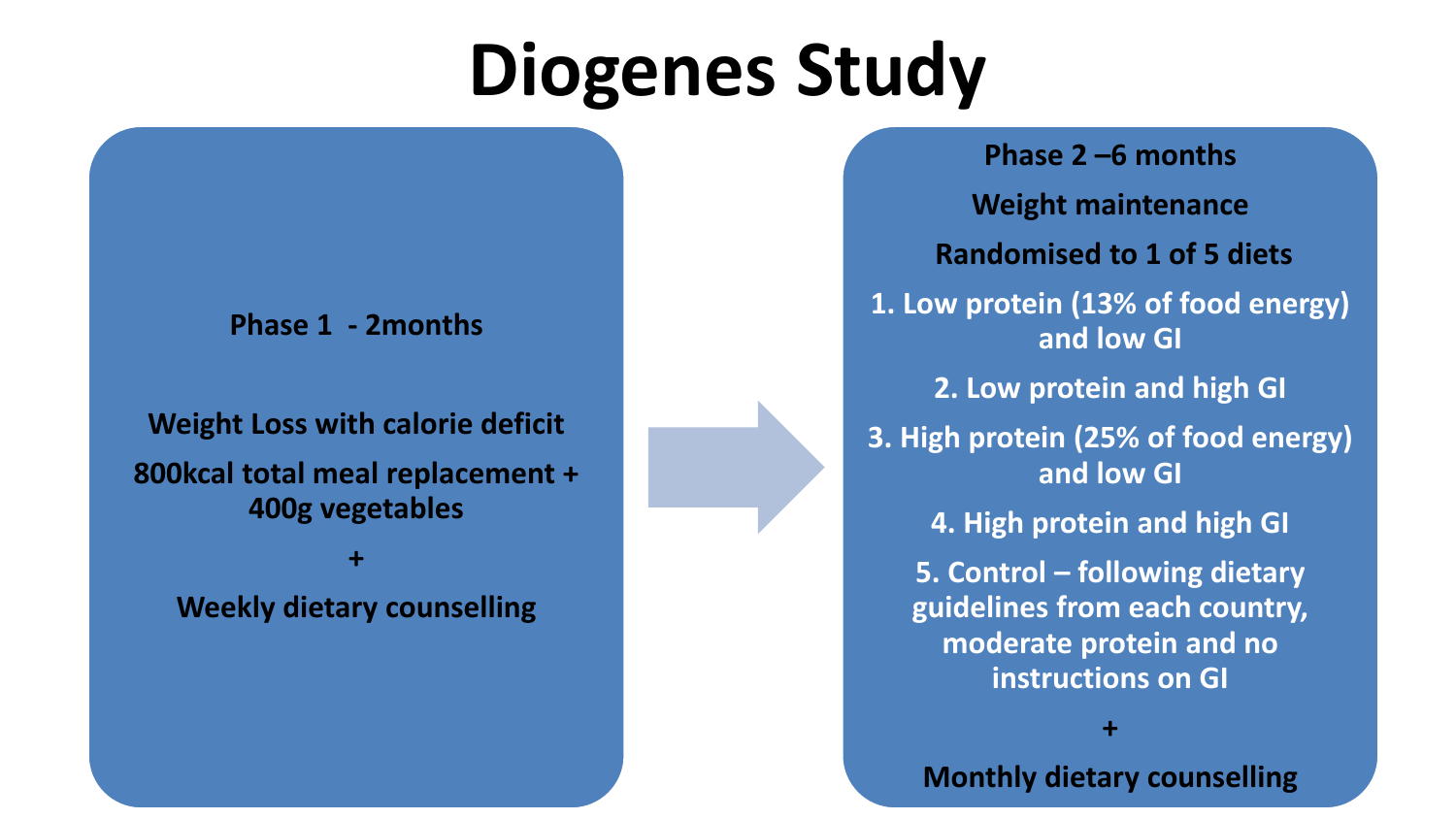# **Weight Changes for Each Group During the Weight Maintenance Intervention**

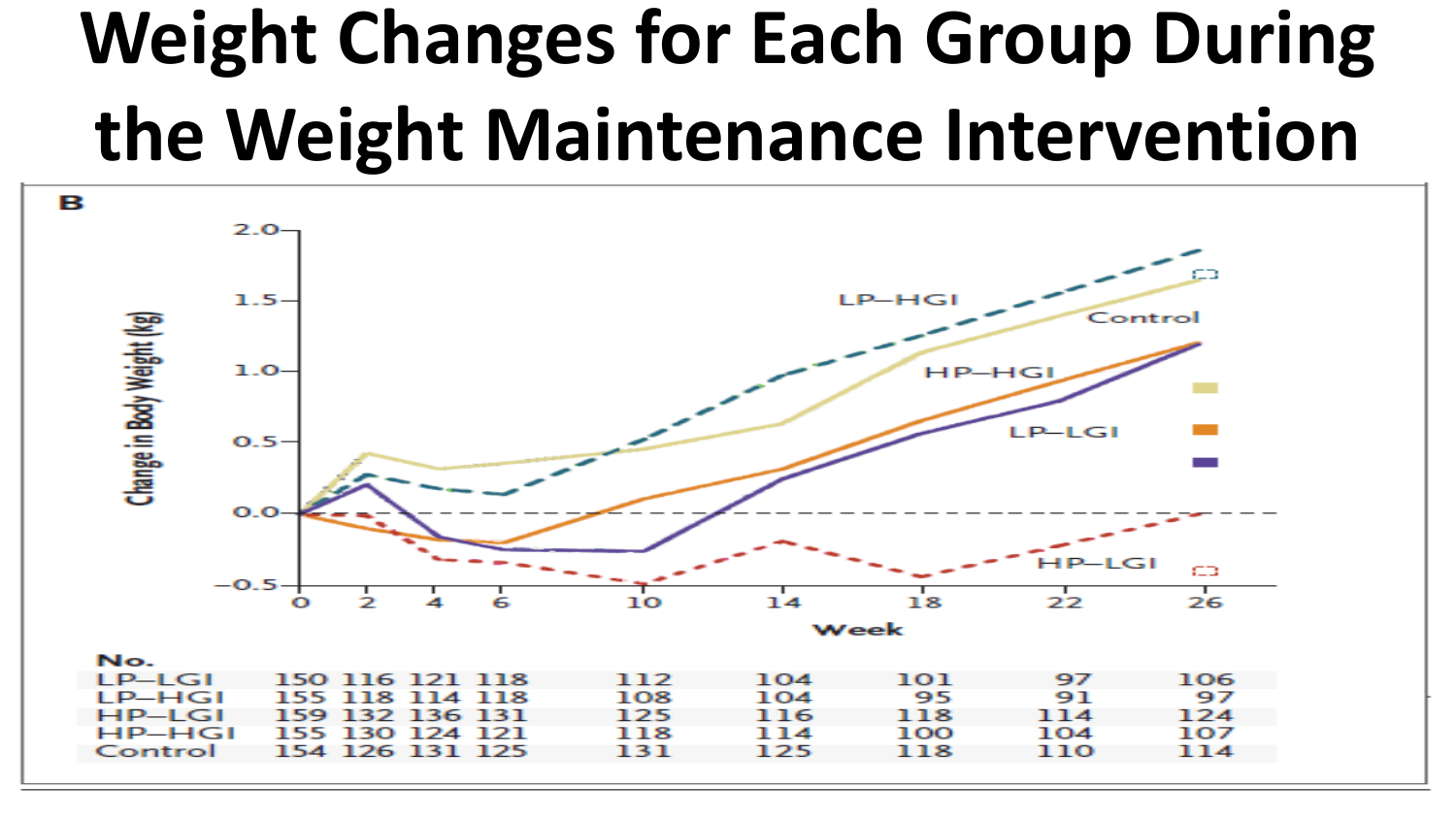### **Weight loss will be lower than that predicted by equations – comparison using the 500kcal deficit rule**



http://www.pbrc.edu/research-and-faculty/calculators/sswcp/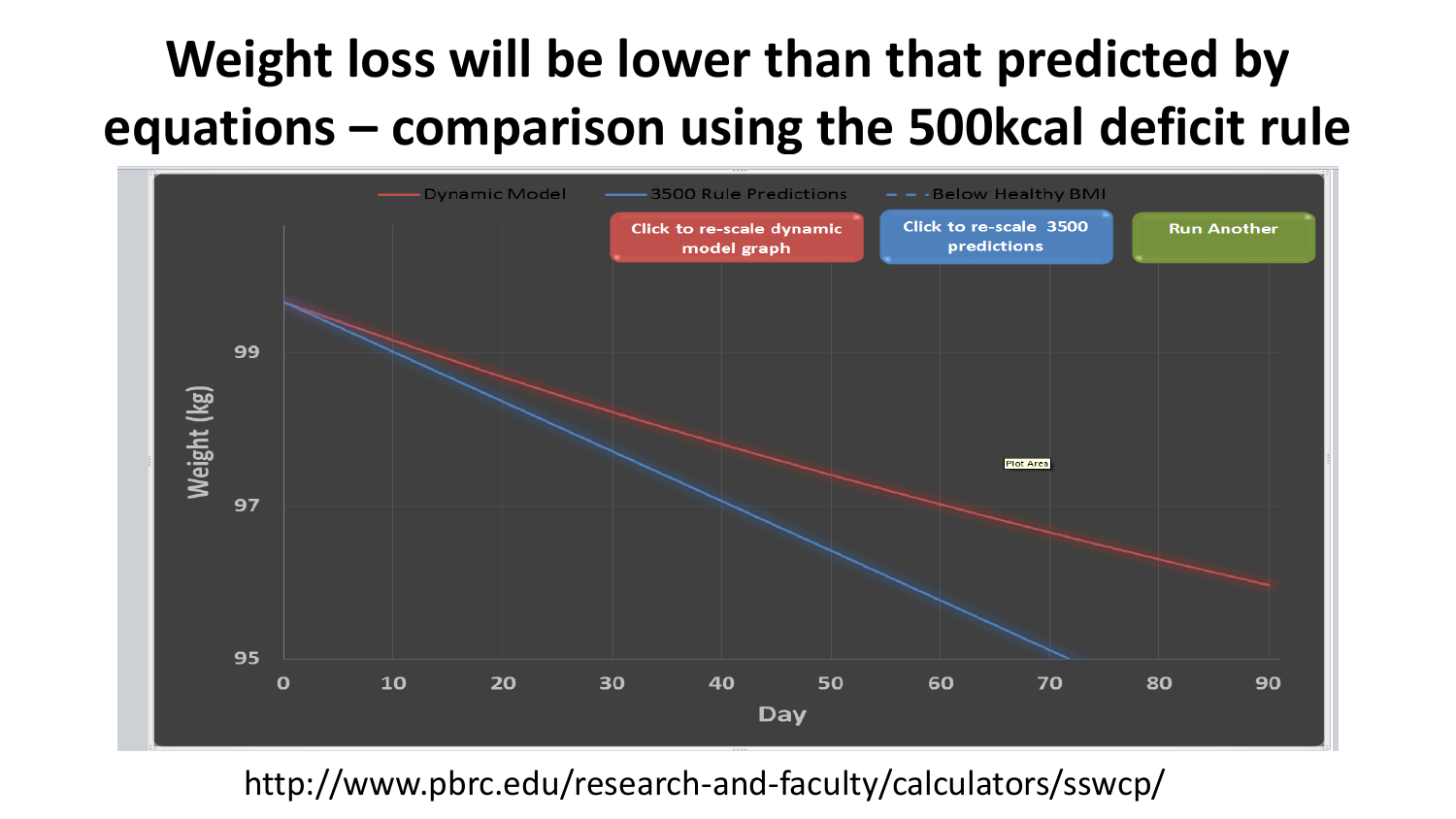# **How easy is it to gain weight?**

- 1 $kg$  of fat = 7000 $k$ cals
- 1 slice of bread with butter  $\approx$  100 kcals
- Just one extra slice of bread a day for a week in excess of requirements  $\approx$ 700kcals too many
- In ten weeks 1kg weight gain
- In one year >5kg weight gain

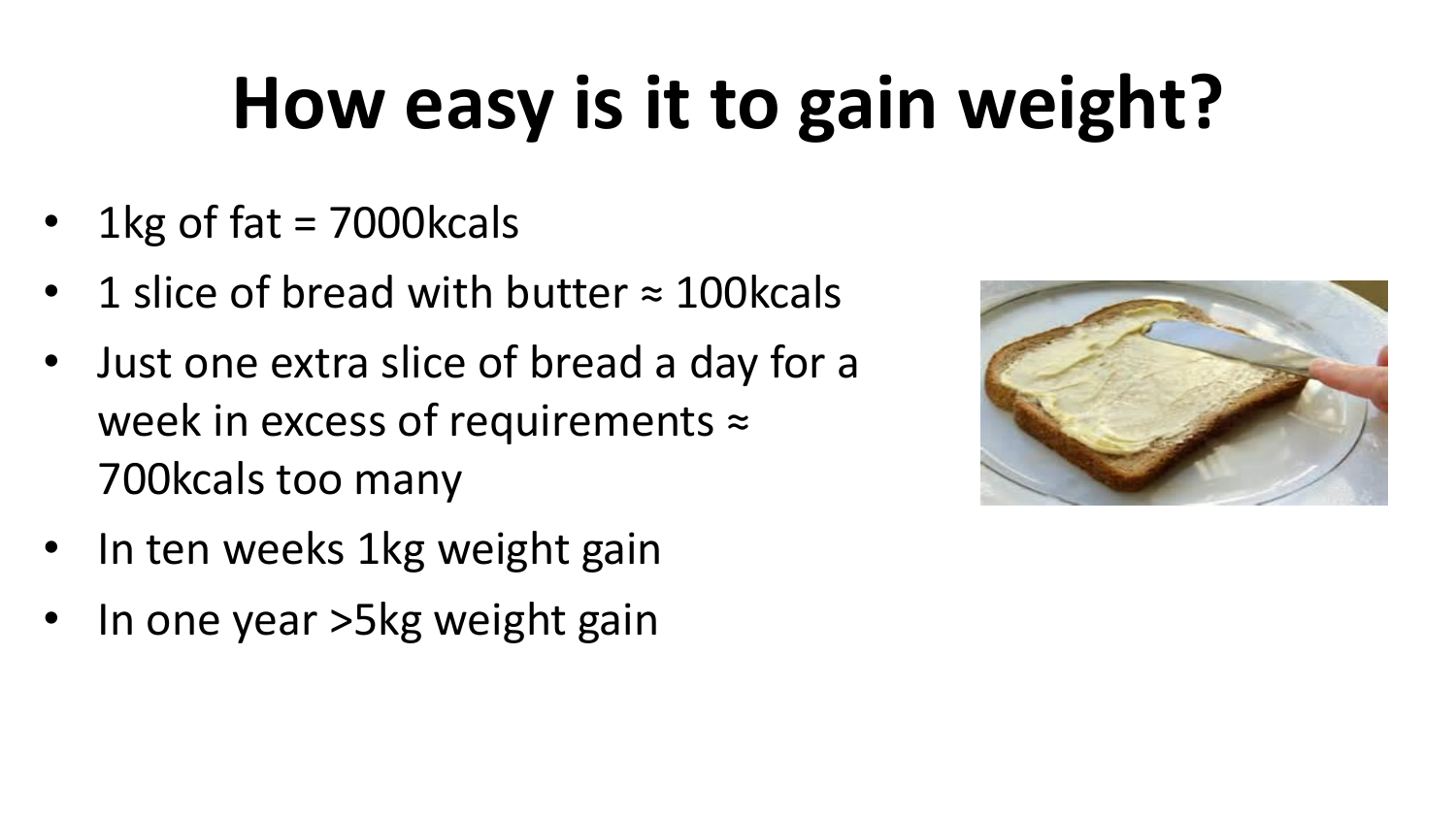### **Age-related Weight Gain**



Adapted from Lean MEJ How does sibutramine work? IJO (2001) 25, Suppl 4 S8-S11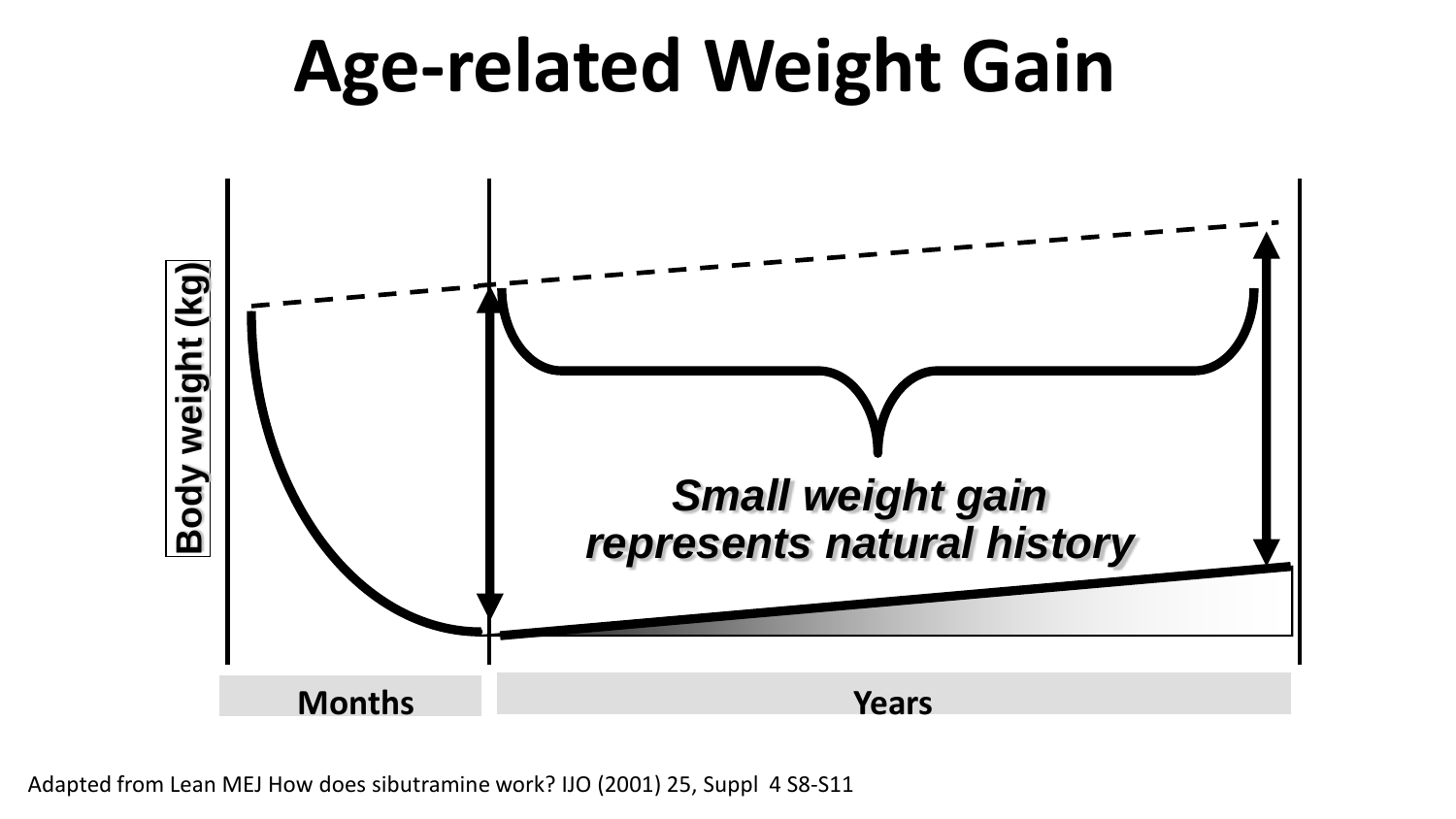# **Supporting the Journey**

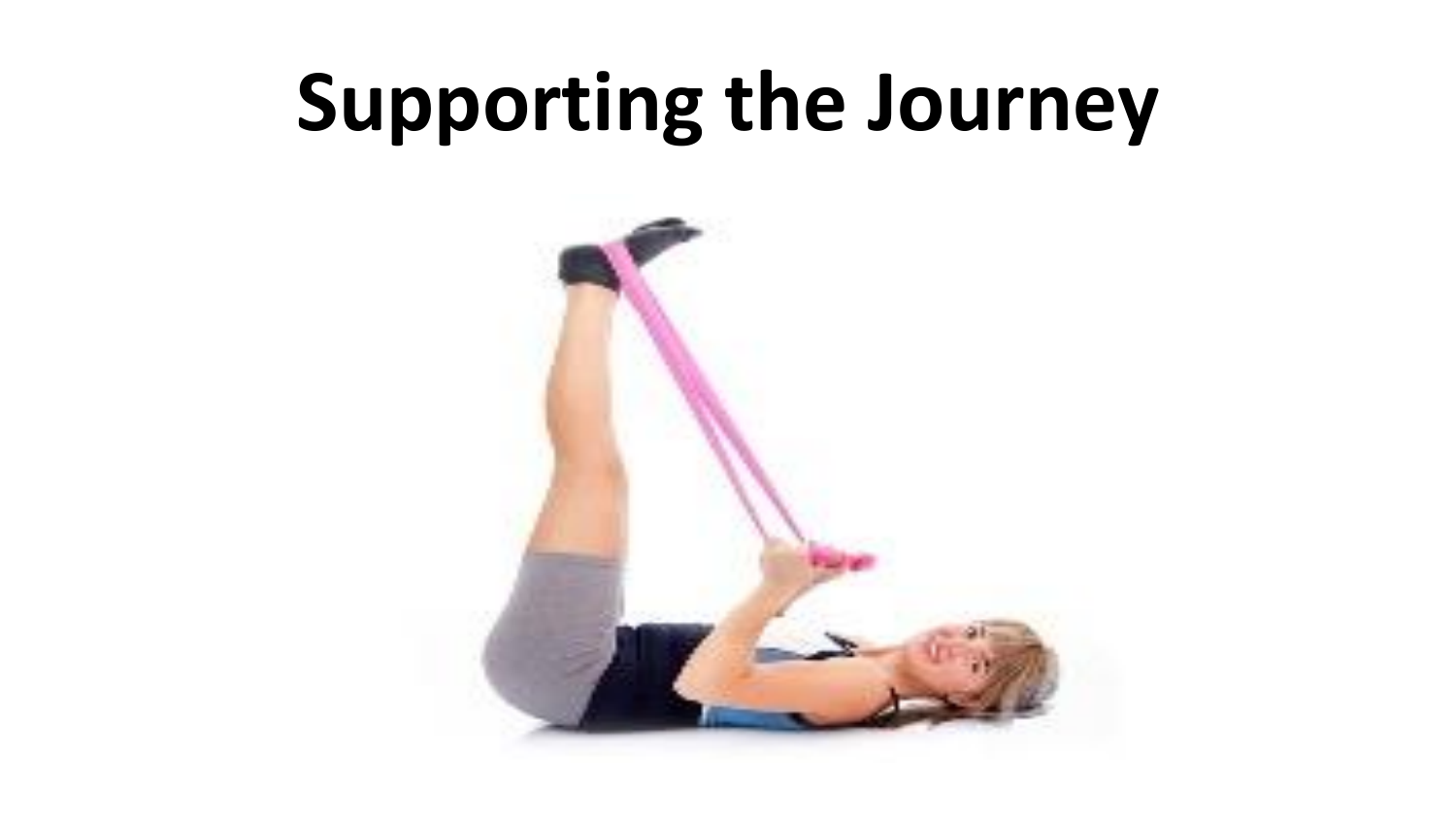